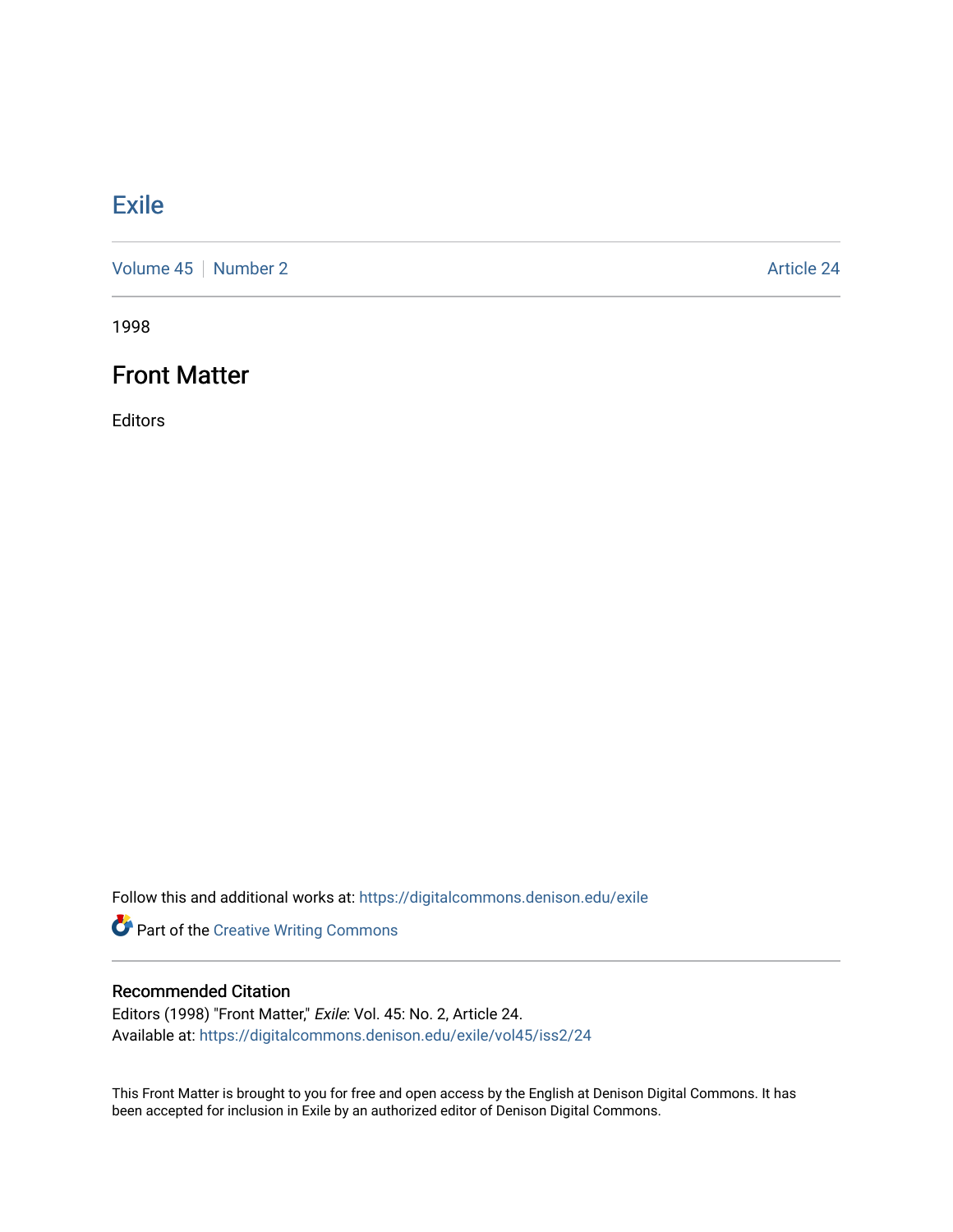exile

**Example 2018** You of the finer sense, Broken against false knowledge, You who can know at first hand, Hated, shut in, mistrusted:

> Take thought: I have weathered the storm, I have beaten out my exile.

> > —*Ezra Pound*